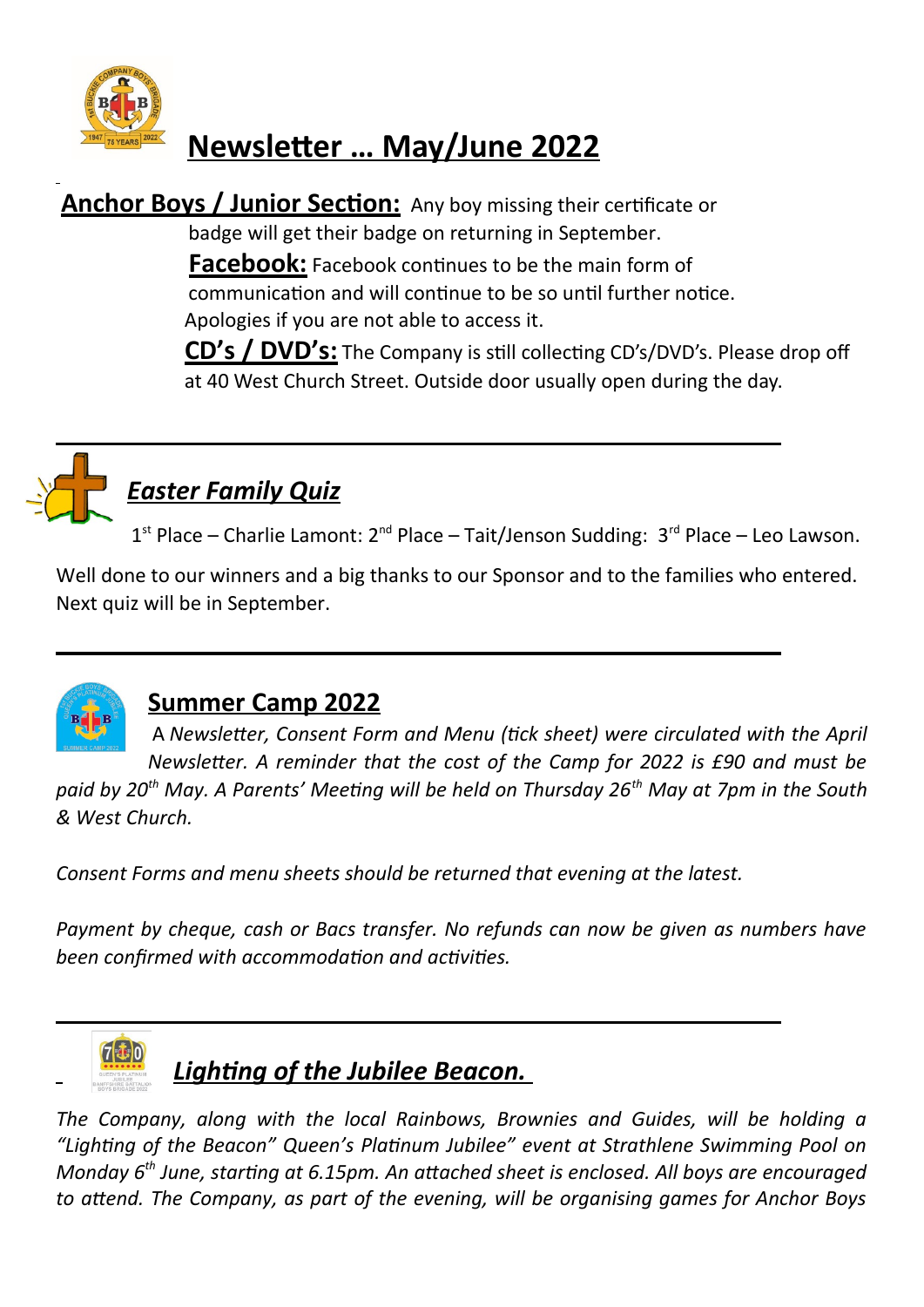*and Junior Section. Lots to do! Come along with relatives, friends, and neighbours. Something for everyone. Fairground rides, stalls, burgers, ice cream and lots more.* 

*The venue and time are still to be confirmed.*

*On the night, there will be various food and ice cream vans, teas and coffees, various community stalls and small fairground attractions. The main visitor during the event will be the Lord Lieutenant of Banffshire, Mr Andrew Simpson. The Beacon will be lit at 7.30pm.* 

*All boys attending will receive the special commemorative badge designed by Caleb Watt. Commemorative medals will also be awarded for games winners.* 

### *Donations*

*The Company will be having a Bottle / Chocolate Stall at the event. We urgently require donations to support this venture. Donations can be handed to any member of staff or dropped off at 40 West Church Street. Outside door is open during the day. Just pop them in please.*

### *Help*

*Help will be required during the day and for the event in the evening. If you can help in anyway, please get in touch with Alan or Jennifer McIntosh – e mail, Facebook or 01542 832999.* 

**\_\_\_\_\_\_\_\_\_\_\_\_\_\_\_\_\_\_\_\_\_\_\_\_\_\_\_\_\_\_\_\_\_\_\_\_\_\_\_\_\_\_\_\_\_ \_\_\_\_\_\_\_\_\_\_\_\_\_\_\_\_\_\_\_\_\_\_**

 *Thank You*

**Senior Awards Evening:** Our President's and Queen's Men will be presented with their badges by Mrs Clare Russell, former Lord Lieutenant on Thursday 16<sup>th</sup> June in the Seafield Hotel, Cullen at 7pm. An information sheet for the event, is enclosed for all Queen's, President's and Long Service Awards. Also, on the evening, several  $1<sup>st</sup>$  Buckie Staff will also be awarded with Long Service Certificates.

### **A reply is required by those involved by Friday 10th June at the latest.**

**"New" Queen's Men:** Our 11 young men who are starting out on their Queen's Badge journey will be attending a Skills Course in Buckie on Sunday  $26<sup>th</sup>$  June. The Course will run from 10am – 4pm. The Course is open to boys from across the Area. An information sheet is enclosed for boys who will be involved.

**\_\_\_\_\_\_\_\_\_\_\_\_\_\_\_\_\_\_\_\_\_\_\_\_\_\_\_\_\_\_\_\_\_\_\_\_\_\_\_\_\_\_\_\_\_\_\_\_\_\_\_\_\_\_\_\_\_\_\_\_\_\_\_\_**

**\_\_\_\_\_\_\_\_\_\_\_\_\_\_\_\_\_\_\_\_\_\_\_\_\_\_\_\_\_\_\_\_\_\_\_\_\_\_\_\_\_\_\_\_\_\_\_\_\_\_\_\_\_\_\_\_\_\_\_\_\_\_\_\_\_\_\_**